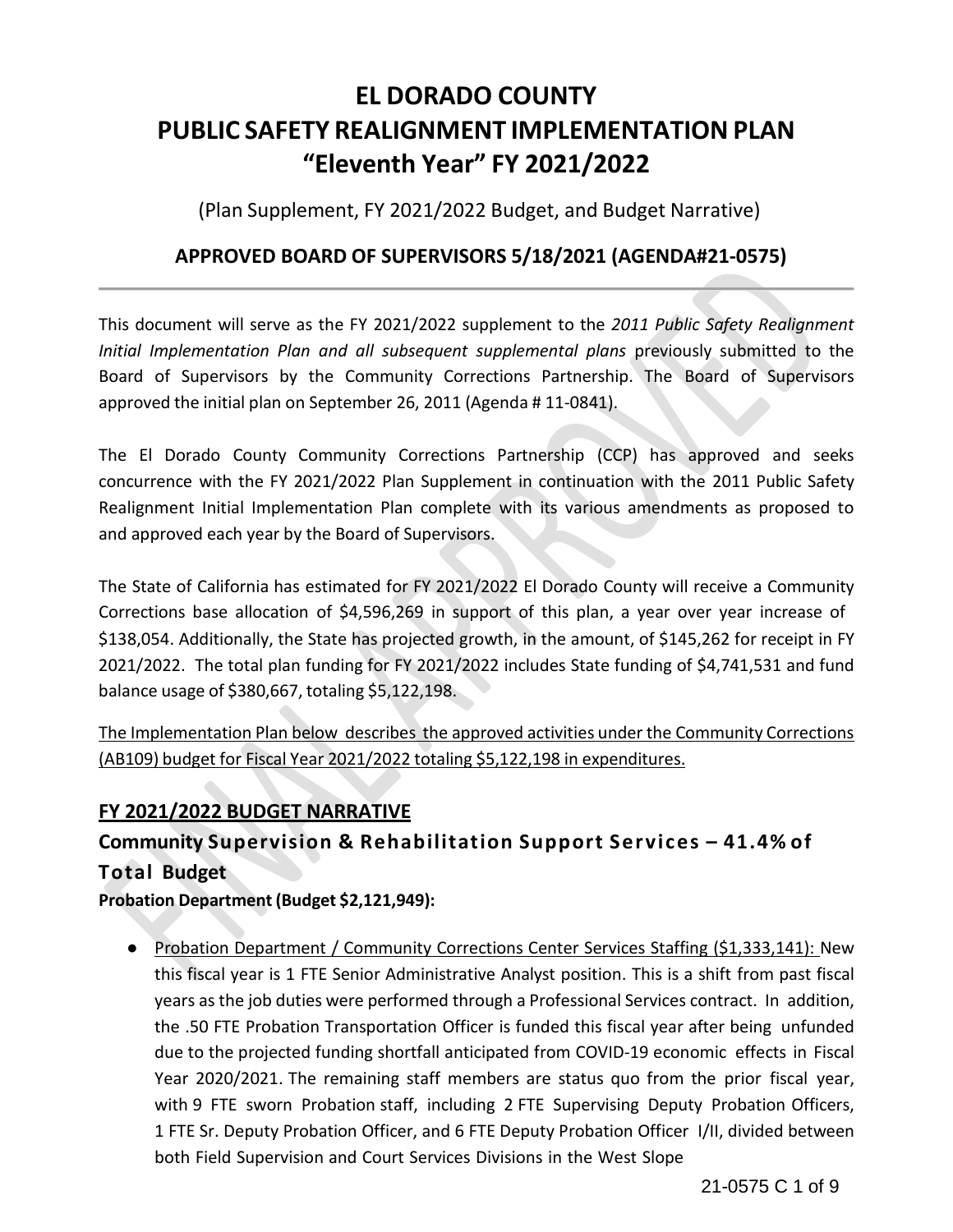and South Lake Tahoe Basin. Supervisors and officers perform Probation supervision, electronic monitoring, investigations, assessment, referrals and/or supervision of Post Release Community Supervision (PRCS) offenders, Mandatory Supervision (MS) offenders, Pre-Trial supervision and other activities relative to Public Safety Realignment implementation. The FY 2021/2022 Budget includes increases to Salary and Benefits as the Probation Officers Association was successful in obtaining increases across all represented sworn classifications. Budget includes projected COLA increases.

- Indirect Cost Rate for Probation Staff (\$173,308): Per CCP Executive Committee action (CCP13-003), departments are directed to recover overhead costs relative to community corrections service provision. The Probation Department has included 13% of overhead costs.
- Emergency Housing (\$85,000): Probation funding under the direction of the Chief Probation Officer to be used for temporary emergency housing and contracted services for temporary housing needs related to Community Corrections for Formal Probation / PRCS / MS offenders under the supervision of the Probation Department.
- Transportation (\$3,000): Probation funding under the direction of the Chief Probation Officer to be used for vehicle/transportation costs related to Community Corrections for Formal Probation / PRCS / MS offenders under the supervision of the Probation Department. With the establishment of the Transitional Home (The Bridge) under El Dorado County Probation, transportation for Probation clients residing in the home will be provided as needed.
- CCP Consultant (\$-0-): Contract position was removed and moved to 1 FTE Administrative Analyst under Probation Department Staffing.
- Electronic Monitoring Services (\$275,000): Probation funding under the direction of the Chief Probation Officer for contracted services, supervision, and equipment supporting all adult electronic monitoring program services that are provided as alternatives to secure custody in jail and as an additional Probation supervision method. In 2018/2019, Probation began providing full service electronic monitoring services for the County's Pretrial Release Program. Probation may serve pre-sentence and post-sentence offenders through field supervision, GPS, radio frequency, drug testing, and alcohol monitoring.
- Workforce Development Training (Apprenticeship Training) (\$135,000): A construction trades pre-apprenticeship program through Northern California Construction Training (NCCT). The primary goal is preparation and placement into various construction apprenticeships. In addition, the program provides tools, remedial education and GED preparation with the duration to complete the program between six (6) and twelve (12) months. Students learn from a unique construction curriculum designed to be practical and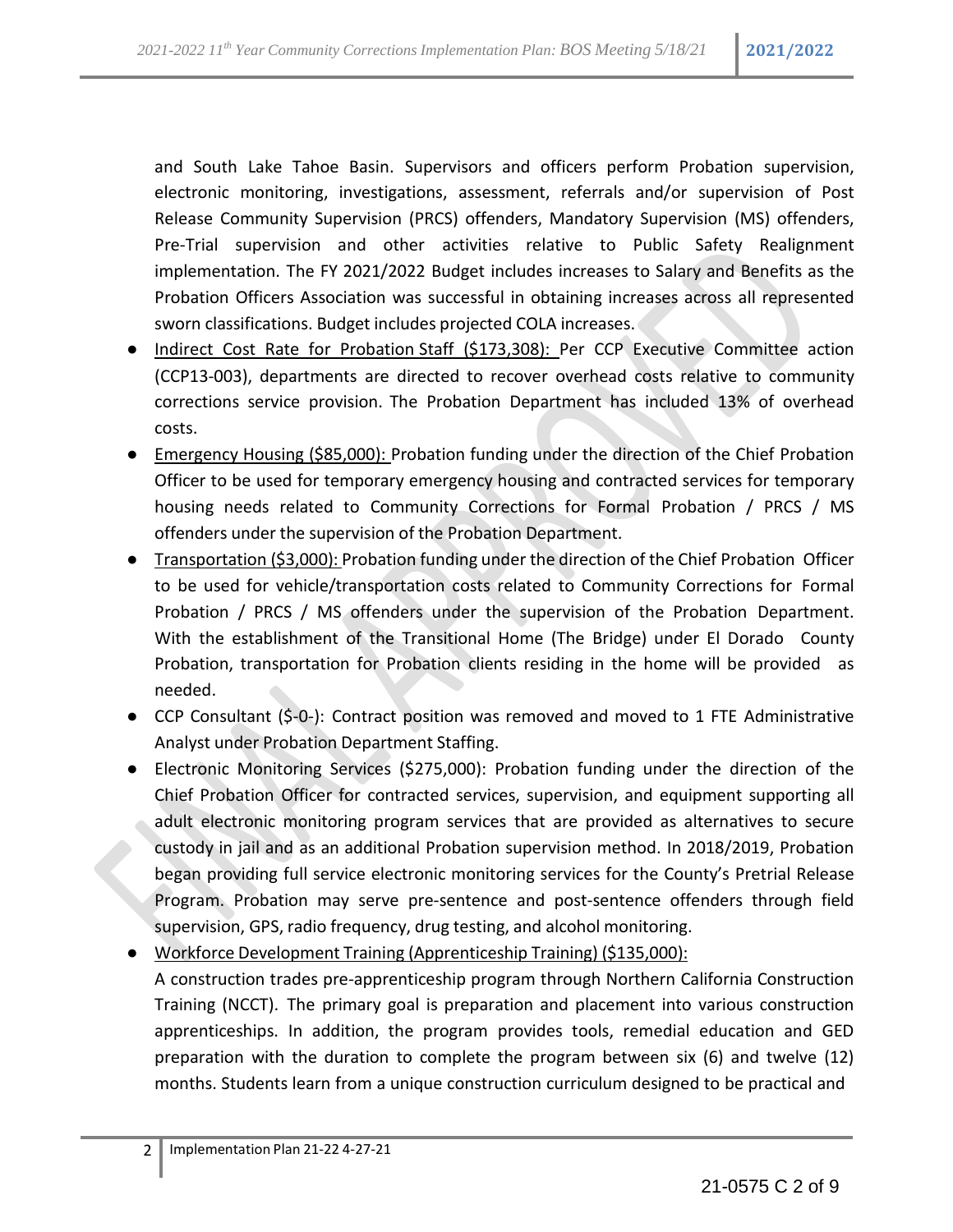useful for job placement. The program has an 85% job placement rating for their graduates. Due to funding reductions, the training program is currently a part-time program.

- Client Food (\$1,000): Probation funding under the direction of the Chief Probation Officer to be used for clients to provide food in combination with reentry services, in various cognitive prosocial activities, and to stabilize nutrition short term. This item will be used as a last resort for nutritional needs not met through Probation's collaborative partnership with the Food Bank of El Dorado County.
- Facility Lease (\$75,400): Probation funding under the direction of the Chief Probation Officer for leased facility space for the adult intake, assessment, alternative sentencing and treatment center (Community Corrections Center - "CCC") opened in FY 2013/2014, supporting multi-agency staff assigned under the direction of the Probation Department and partner agencies. The CCC provides office space, treatment room(s), computer lab and training space serving PRCS / MS offenders as well as referred / transitioned Formal Probation Clients under the supervision of the Probation Department, EDSO, the Health and Human Services Agency and contracted service providers, including the County Office of Education. The CCC provides evidence based programming to assist with recidivism reduction through behavior change, mitigate use of limited jail space due to realignment impacts, and provides alternative sentencing programs.
- Utilities/Data/Communication (\$21,100): Probation funding under the direction of the Chief Probation Officer to support utilities, data and communications costs, services and fees supporting the CCC for all involved agencies at the CCC.
- FA/Minor Equipment/Supplies Program (\$20,000): Probation funding under the direction of the Chief Probation Officer to fund operational costs for the CCC including fixed assets, minor equipment, supplies and other related expenses.

### **Treatment Services – 25.3% of Total Budget**

#### **Health and Human Services Agency (Budget \$1,296,317):**

Substance Use Disorder Staffing (\$385,800): 5 FTE under the direction of the Health and Human Services Agency (HHSA), in cooperation with the Sheriff's Office and Probation Department. 1 FTE continued from, and described within the 2011 Plan. 3 FTE additional in FY 2013/2014 to ensure current service levels are continued as specified in the 2011 plan as the offender population increases, as well as providing direct services to the CCC. 2 FTE Health Education Coordinators (HECs) will provide services exclusively at the two jail facilities (South Lake Tahoe & Placerville) including, but not limited to, direct treatment services, assessments and developing transition plans for offenders released to the community. 2 FTE HECs will be assigned to the CCC to provide direct services to offenders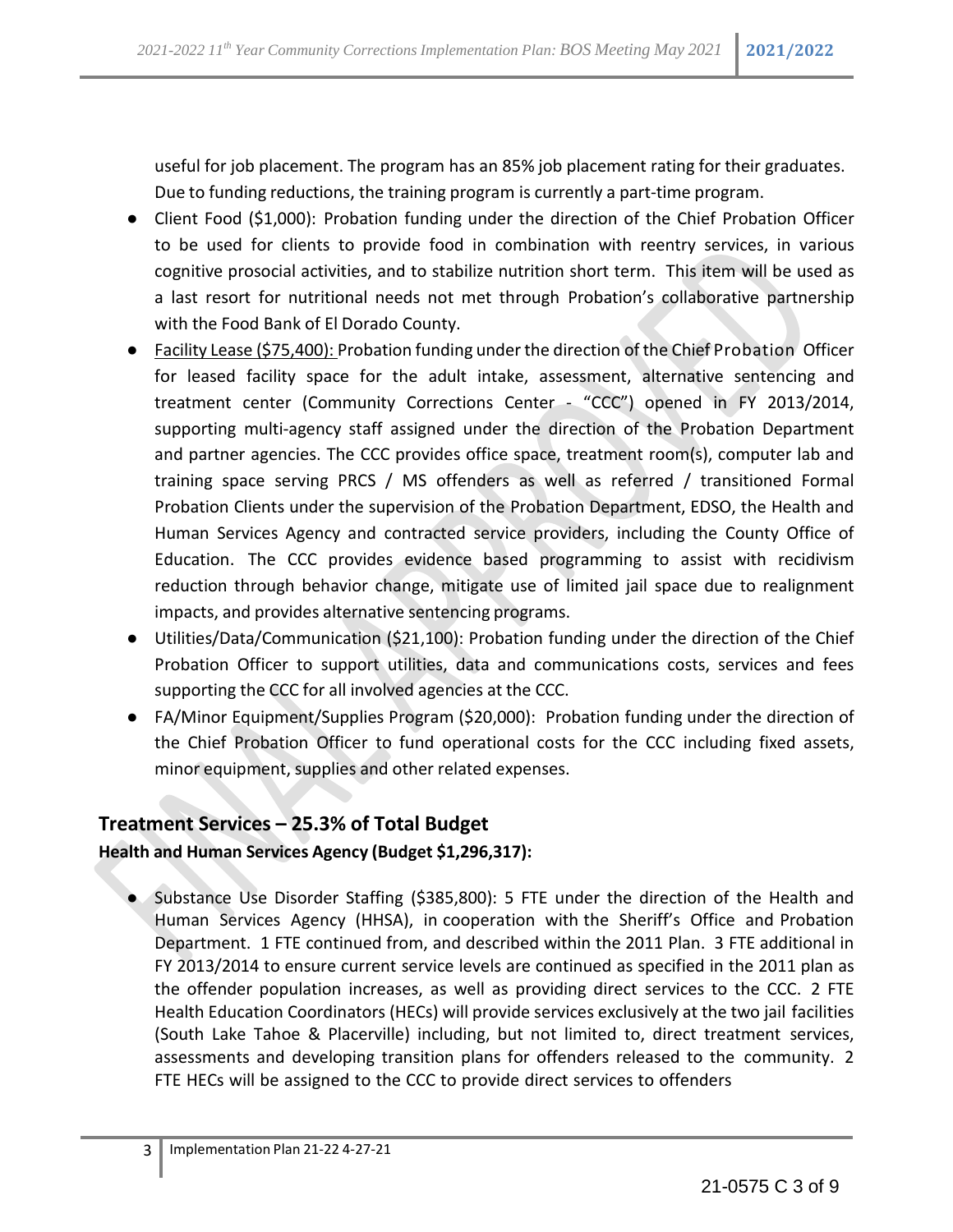that have transitioned from the custody of the County jails, state prison and/or are under the supervision of the Probation Department. Budget includes projected COLA increases.

- Public Health Nurse Staffing (\$92,975): 0.8 FTE, Public Health Nurse (PHN) under the direction of the HHSA. Services for PRCS / MS / Formal Probation clients and assistance at the CCC and within the community to include: individual and family health medical assessments, medication management, specialty and preventative health care coordination, infant/child assessment, environmental risk factors assessment, chronic disease intervention, self-management education, etc. (Countywide). Budget includes projected COLA increases.
- Human Services Staff (\$120,235): 1.5 FTE Human Services staffing. Includes 0.5 FTE to serve as a Case Manager (CM) in South Lake Tahoe and 1.0 FTE to serve as a CM on the West Slope. The CMs will work under the direction of HHSA and collaboratively with the Sheriff's Office and Probation Department to ensure offenders in the custody of the Sheriff and/or under the supervision of the Probation Officer receive services and support necessary to successfully re-integrate into the community, including but not limited to Eligibility, Prescription Medications, Rehabilitations, Housing and Employment. The .5 FTE is continued from, and described within the 2011 plan. 1 FTE was added to the allocation for FY 2013/2104. Budget includes projected COLA increases.
- Human Services Manager Staffing (\$20,470): 0.2 FTE Manager of Mental Health Programs to provide case management supervision as well as the coordination of community corrections services provided by HHSA. Budget includes projected COLA increases.
- Mental Health Staffing (\$111,280): 1 FTE mental health staffing at the CCC under the direction of the HHSA in cooperation with the Probation Department. Serving the mental health, assessment, referral, and counseling needs of the Community Corrections/ PRCS/ MS clients. Budget includes projected COLA increases.
- Mental Health Psychiatry Staffing (\$15,000): Mental health staffing under the direction of the HHSA in cooperation with the Probation Department. Serving the psychiatry needs of the Community Corrections / PRCS / MS / Formal Probation / Specialty Courts clients and alternatives to jail custody clients.
- Indirect Cost Rate Proposal for HHSA Staffing (\$125,557): Per CCP Executive Committee action (CCP13-003), departments are required to recover overhead costs related to community corrections service provision. The overhead costs including A-87 and HHSA administration are consistent with their approved ICRP (currently budgeted to be 26.07%).
- Treatment Contracts (\$170,000): Contract funding under the direction of the Director of the HHSA. Contracted services for in-patient, outpatient, residential, counseling, drug treatment, transitional housing, rehabilitation services, and mental health interventions for Community Corrections / PRCS / MS / Formal Probation / Specialty Courts clients and alternatives to jail custody clients.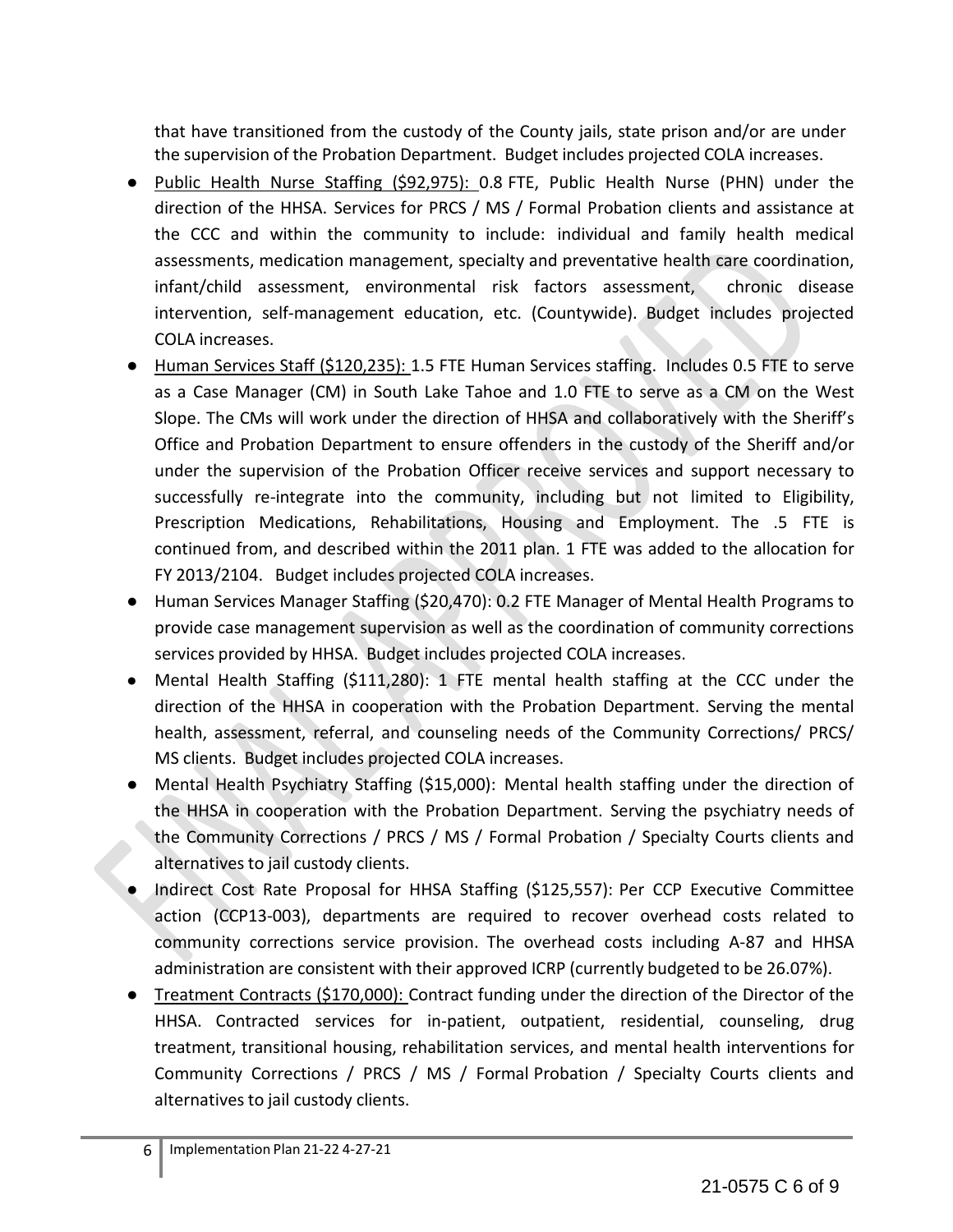- CFMG Reserves and Medical Costs (\$250,000): Medical funding under the control of the Director of HHSA and/or CAO to be used for Community Corrections / PRCS / MS and jail custody medical costs that exceed the CFMG contracts currently in place. Additionally, to cover any increase in CFMG contract costs associated with increased jail populations due to impacts of realignment. May also be used for catastrophic medical insurance supplement to CFMG services if determined appropriate by HHSA Director and CAO.
- Travel (\$5,000): Staff mileage and travel costs reimbursement for community corrections activities.

# **In Custody Supervision and Services – 28.5% of Total Budget**

## **Sheriff's Office (Budget \$1,459,361):**

- Sheriff's Office (EDSO) Correctional Staffing (\$1,291,470): 10 FTE Correctional Officers, which include 2FTE officers serving in Inmate Services and eight custody officers assigned to either the Main or SLT Jail, improving support for/toward full offender capacity in both jails. The 10 FTE allocations include two allocations from the 2011 Plan and eight additional allocations added in FY 2012/2013. 10 FTEs are carried over from prior year plan with no new FTE allocations for FY 2020/2021. Budget includes projected COLA increases.
- 13% Indirect Cost Rate for Sheriff Staff (\$167,891): Per CCP Executive Committee action (CCP13-003), departments are directed to recover overhead costsrelated to community corrections service provision. The Sheriff's Department has included 13% of overhead costs.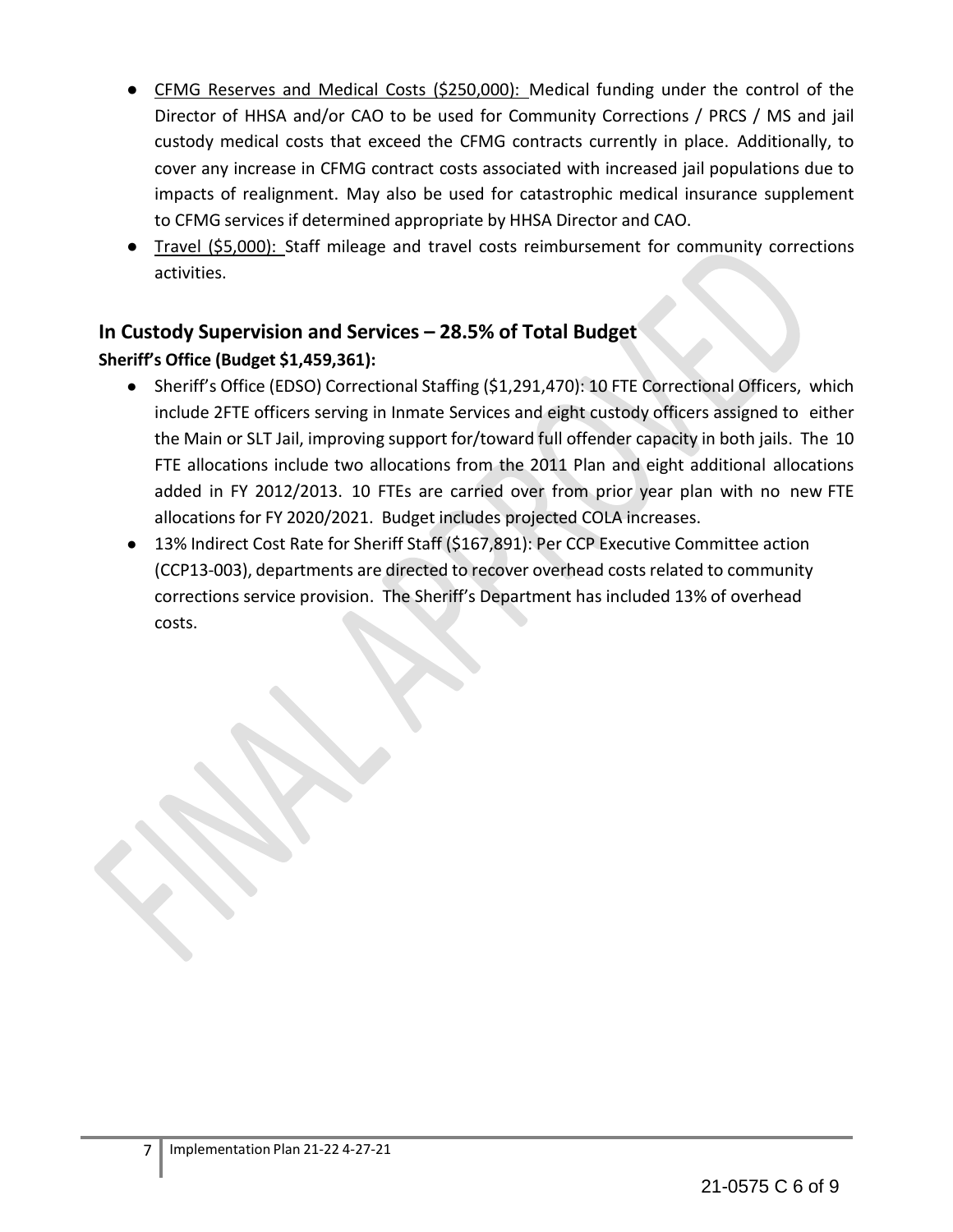# **Local Law Enforcement Enhancement – .4% of Total Budget**

### **Placerville & South Lake Tahoe Police Departments (Budget \$20,000):**

● MOU (\$20,000): Funding allocation to support local Law Enforcement. Placerville Police Department and South Lake Tahoe Police Department will receive reimbursement from the Community Corrections Partnership for activities directly related to Public Safety Realignment.

## **Education Services – 4.4% of Total Budget**

### **El Dorado County Office of Education (Budget \$224,571):**

● To provide contracted services as determined and agreed upon by Sheriff, Chief Probation Officer and Chief Administrative Officer. EDCOE provides adult education services / school services / GED and Diploma services and workforce development services in three locations: Placerville Jail, South Lake Tahoe Jail and the Community Corrections Center. Funding allows for any/all administration, staff, teachers, teacher aide, salaries, supplies and contract approved overhead. Services were reduced by 5% due to reduced funding from the impact of COVID-19 on the Community Corrections base allocation.

CCP Public Safety Realignment Plan for FY 2021/2022 includes the following special approvals:

All participant / funded agencies participating in plan are allowed to itemize and invoice travel costs under the County of El Dorado Travel Policy approved by the Board of Supervisors.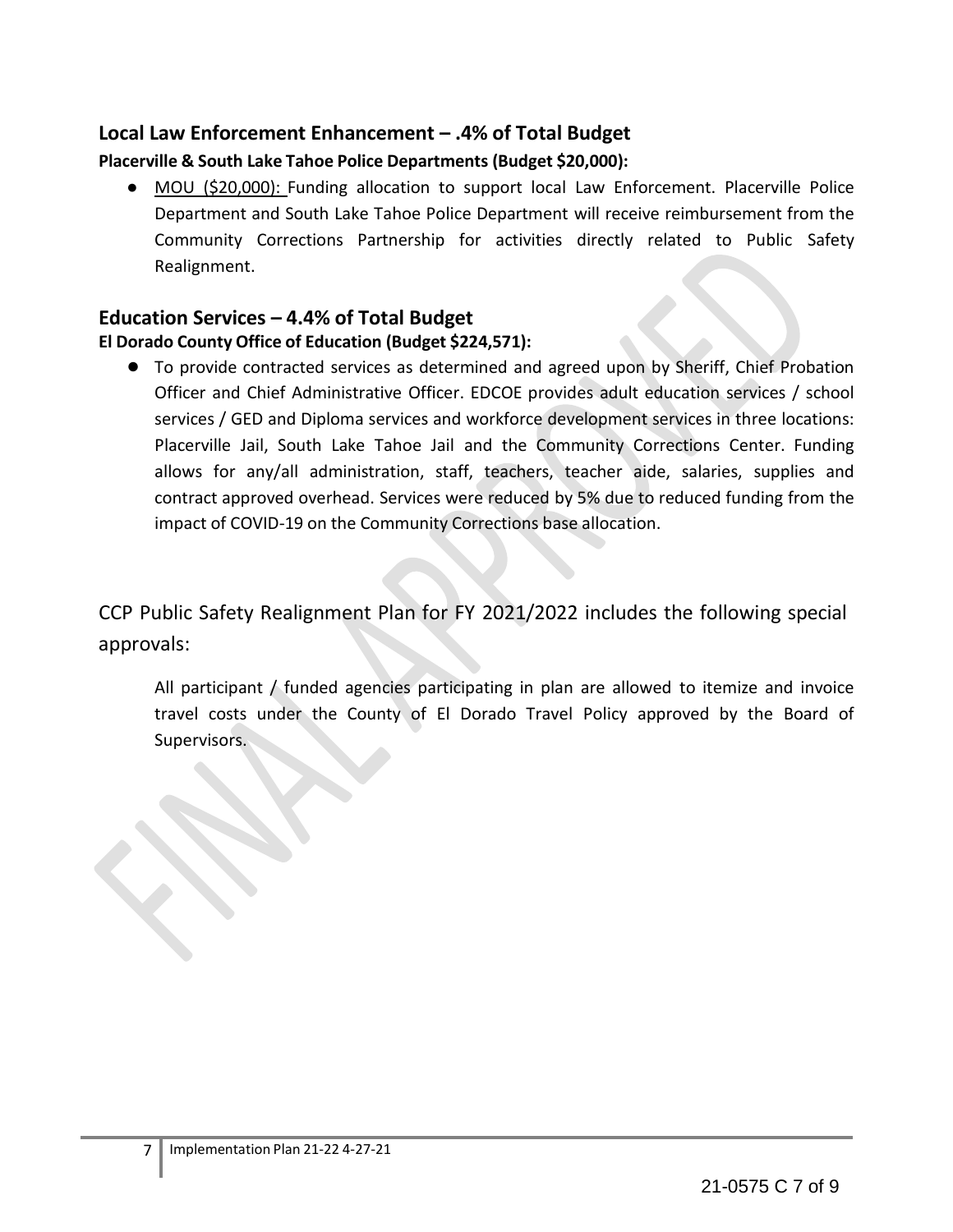**GOAL**: Provide effective supervision and programming to the CCC offenders that ensures public safety and uses evidence-based practices in reducing recidivism

**OBJECTIVE**: 100% of offenders will be assessed to determine their individual need and reassessed at the start of each phase of the CCC

**OBJECTIVE**: 100% of offenders will be supervised according to their needs and risk level

**OUTCOME MEASURE**: Number of offenders accepted into the CCC

**OUTCOME MEASURE**: Number of offenders completing their period of supervision

**OUTCOME MEASURE**: Number of offenders sustaining subsequent felony convictions

\*\*\*\*\*

**GOAL**: Use Moral Reconation Treatment TM at the Community Corrections Center (CCC)

**OBJECTIVE:** Enroll all CCC accepted referrals into MRT<sup>™</sup> within the first month they are accepted

**OBJECTIVE:** Achieve an 80% graduation rate for MRT<sup>™</sup> at the CCC

**OUTCOME MEASURE:** Number of all accepted referrals into MRT<sup>™</sup> and days in between the accepted date and the start date of MRT $^{TM}$ 

**OUTCOME MEASURE:** Number of graduates from MRT™